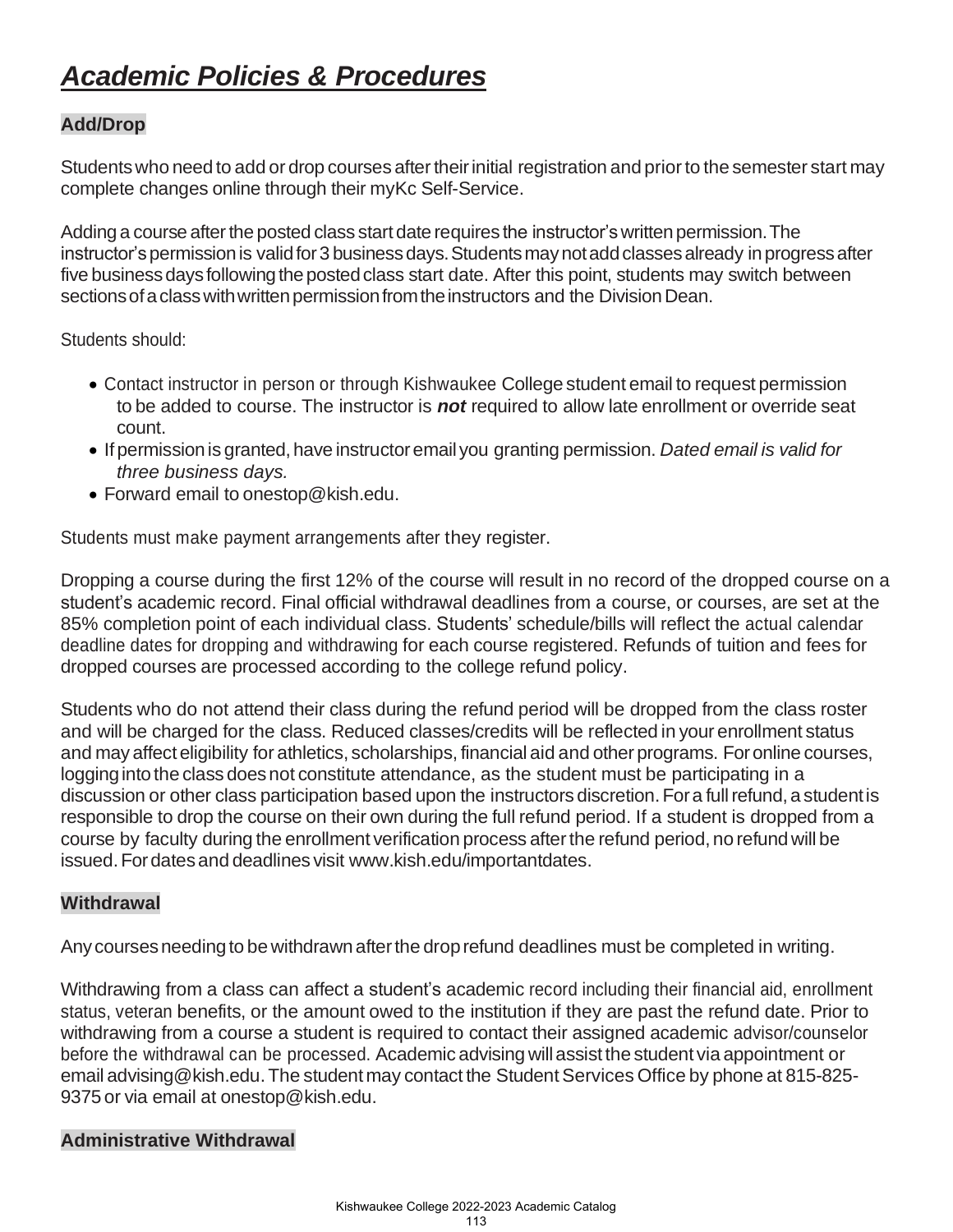Kishwaukee College reserves the right to administratively withdraw at midterm those students who are not actively pursuing course objectives as established by their instructors, or who are in violation of standards of behavior as outlined in Kishwaukee College's Code of Student Conduct and Discipline. (For a copy of the student conduct policy, contact the Vice President of Student Services Office or refer to the code of student conduct in this catalog.)

Students also may be administratively withdrawn if they are notenrolledin courses consistentwith placementtestingand course prerequisite policies. Additionally, students may be administratively withdrawn from their classes if they are under any financial obligation to Kishwaukee College.

Financial obligations include any debts owed to the College, as well as overdue library materials.

## **Athletic Eligibility**

Student athletes are advised that eligibility for intercollegiate athletic participation is governed by the National Junior College Athletic Association's Rules of Eligibility. These rules specify the number of credit hours for which a student must enroll each semester, as well as the credit hours earned and the minimum GPA required to maintain eligibility for participation in athletics. For further information, contact the Kishwaukee College Athletic Department.

## **Auditing a Course**

Recognizing student and community needs, Kishwaukee College allows audit enrollment in most courses. Audit enrollment allows a student, to enroll in a course for the purpose of reviewing course material, exploring interest in a subject area, or becoming better prepared for future courses.

Students should register to audita course during the regular registration periods. However, a student may not change from audit to credit or from credit to audit status after the first day of the class. Students may not register online to audit a class. Students taking a course for credit will have priority over students electing to audit aclass.

For audited courses, the symbol of "AU" is assigned and reflected on the academic transcript.No hours attempted or earned are recorded; nor are audited courses included in GPAcalculations or used to satisfy prerequisites.Tuition and fees for audited courses are the same as those charged for enrollmentin the course for credit.An additional chargewill be assessedto offsettheloss in state reimbursement.Review your schedule/billing statement for additional costs.

## **Class Attendance**

The student is responsible for prompt attendance and participation in all scheduled class and laboratory sessions. Instructors may consider attendance in determining student achievement in their courses. Students should consult with their instructors and read course syllabi for any statements regarding attendance. However, absences caused by approved college activities (ex. course field trips; athletic, club, and student curricular organization competitions; required military service) are not counted in determining student achievement, standards by outside board or state agencies.

Students are advised to notify their instructors in advance of any absences they know will occur. No absence excuses students from making up missedassignments, including tests. Students are responsible for arranging with their instructors the completion of work missed due to absence. Student absences due to prolonged illness/hospitalization should be reported to the Vice President of Student Services Office.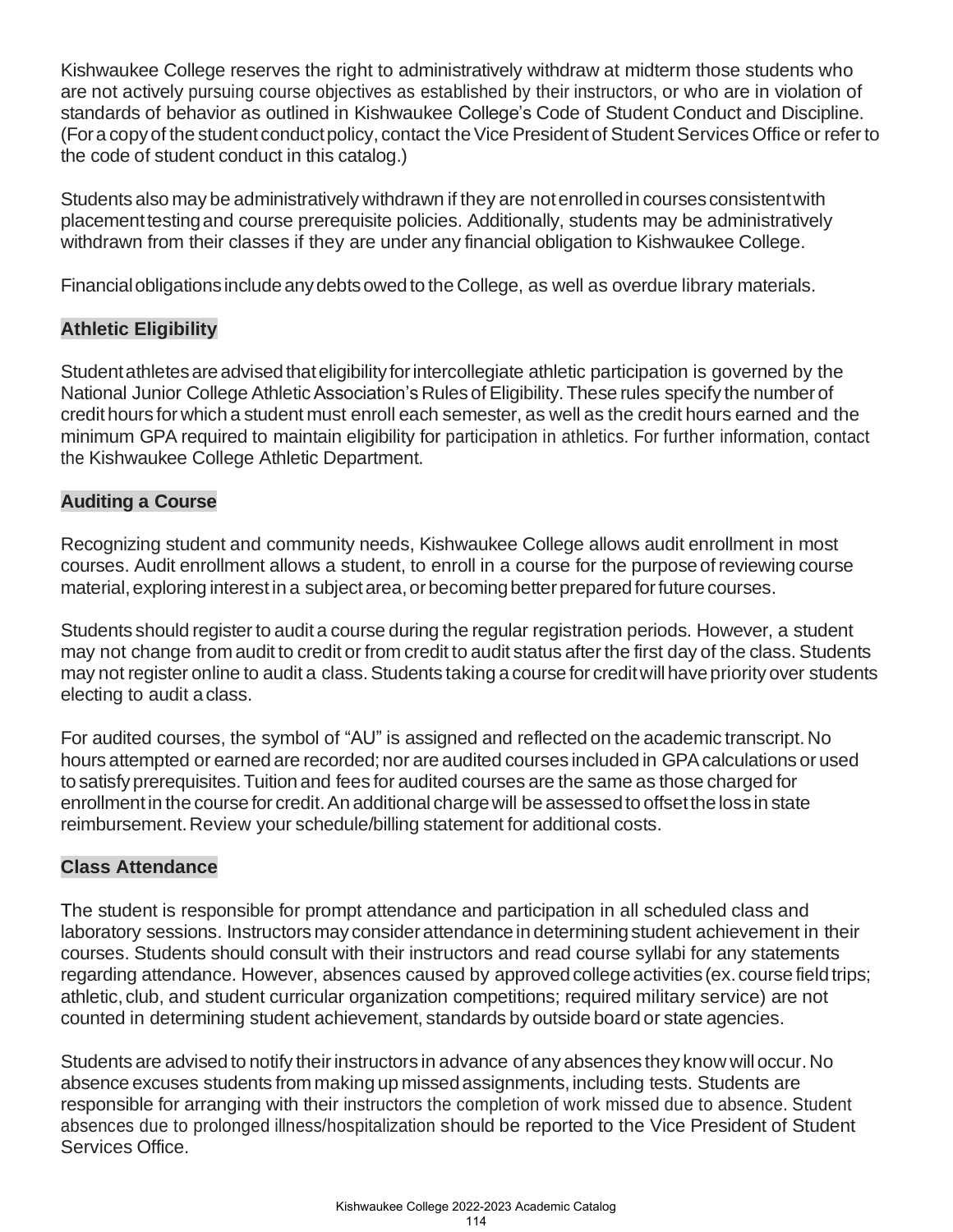# **Dean's List**

Studentswho completea full-timecourseload (minimum of 12 credit hours of credit) and attain a credit grade point average of 3.500 or above in 100-200 level Kishwaukee College course work are honored by having their names placed on the Dean's List.The Dean's Listis published at the end of each fall and spring semester.

Kishwaukee College releases the names of Dean's List recipients to the localnews media.However, for students who do not authorize the release of directory information from the College, no information regarding Dean's List honors will be released.

## **Final Exams**

A final exam week is scheduled at the end of each fall or spring semester as published in the appropriate college calendar. Students who miss a final examination for reasons beyond their control should petition the instructor in writing for a late examination. If the request is granted, the student will be notified of the time and place of the late examination.

## **VA Pending Payment Compliance Policy**

Kishwaukee College will not take any of the following actions towards any student using U.S. Department of Veterans Affairs (VA) Post 9/11 G.I. Bill® (Ch33) or Vocational Rehabilitation and Employment (Ch. 31) benefits, while the payment from the U.S. Department of Veterans Affairs is pending to the educational institution:

- Prevent their enrollment
- Assess a late penalty fee to
- Require they secure alternative or additional funding
- Deny their access to any resources (classes, libraries or other institutional facilities) available to other students who have satisfied their tuition and fee bills to the institution

In order to qualify for this provision, students must:

- Produce the VA's Certificate of Eligibility by the first day of class
- Provide written request to be certified
- Provide additional information needed to properly certify the enrollment as described in other institutional policies (see our VA School Certifying Official for all requirements)

## **Military Withdrawal**

Kishwaukee College currently enrolled students who are calledto activemilitary service shall be allowedto complete any unfinished courses at a laterdate at no additional charge, unless course credit has already been given or the student received a full refund upon withdrawing from the course (in which case the student's record shall reflect that the withdrawal is due to active military service). The student will be given priority over other students in reenrolling in the course or courses.

If called to active duty, the student should contact the Student Services Office as soon as possible. Proper documentation, such as a copy of orders, must be presentedat the time the tuition credit and withdrawal is requested. To be considered for the refund, the student's dateof activation mustoccurwithin the same semesterfor which the refund is requested.